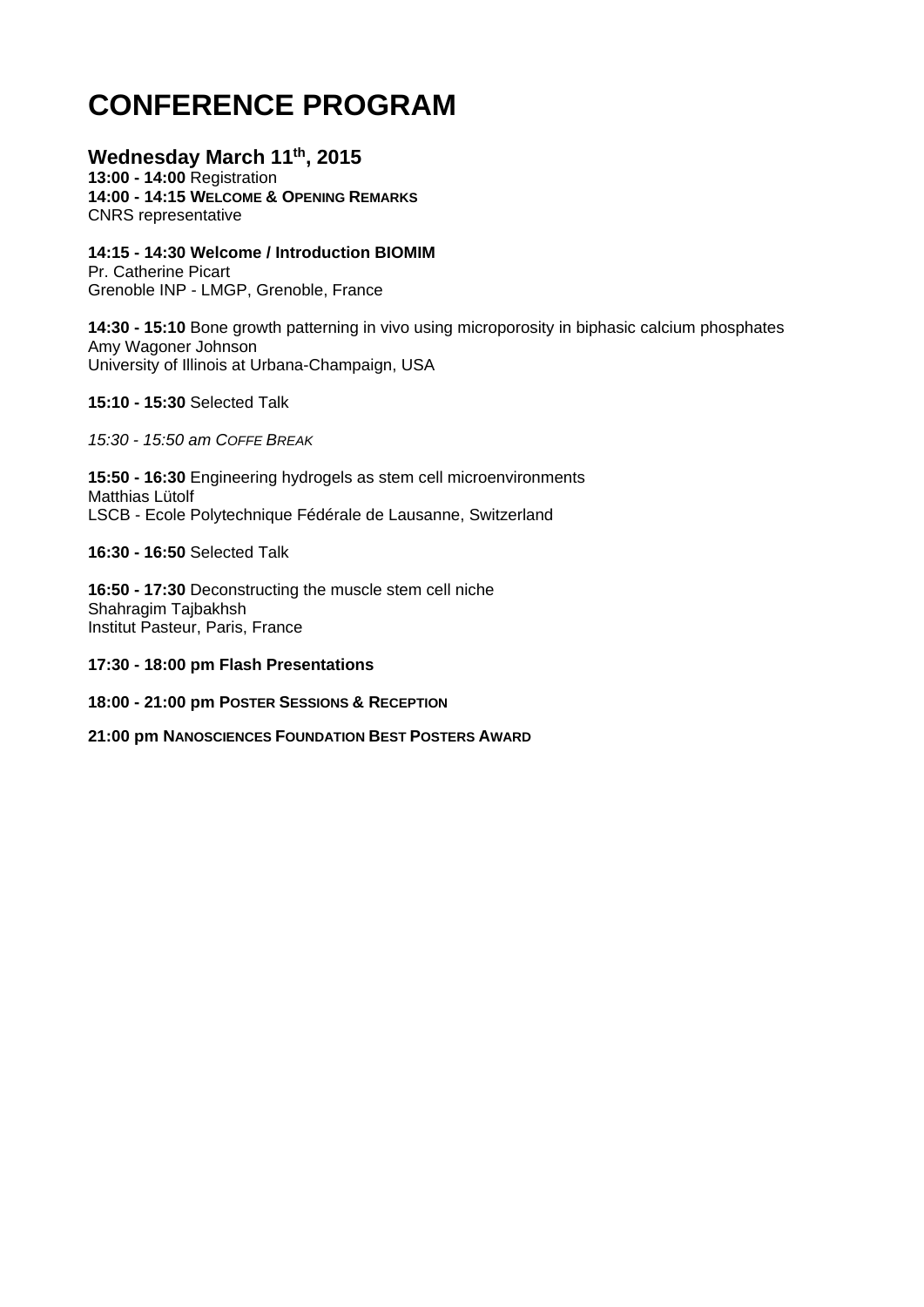## **Thursday March 12th , 2015**

**8:45 - 9:00 WELCOME** 

**9:00 - 9:40** Harnessing the power of organic electronic devices for live cell toxicology monitorin Roisin Owens Center of Microelectronics in Provence, Gardanne, France

**9:40 - 10:00** Selected Talk

**10:00 - 10:40** Living cells orientation: a mechanical compass behavior Martial Balland University Grenoble 1, France

*10:40 - 11:00 COFFE BREAK* 

**11:00 - 11:40** Steering cell adhesion and signaling at the nanoscale Ada Cavalcanti-Adam Max Planck Institute for Intelligent Systems, Stuttgart, Germany

**11:40 - 12:00** Selected Talk

**12:00 - 12:40** Actin dynamics, contractility and motility Rajaa Boujemaa-Paterski iRTSV - University Grenoble 1, France

*12:40 - 14:30 pm LUNCH* **14:30 - 15:10** Bone and vascularization Marie-Hélène Lafage-Proust Hospital - University of St Etienne, France

**15:10 - 15:30** Selected Talk

**15:30 - 16:10** 3D Synchrotron Imaging of Bone Tissue: from micro to cellular scale Françoise Peyrin INSA Lyon, France

*16:10 - 16:30 COFFE BREAK* 

**16:30 – 16:50** Selected Talk

**16:50 - 17:30** Nuclear envelop proteins and mechanotransduction in muscle dystrophies Catherine Coirault Institut de Myologie, Paris, France

*5:30 pm END OF SESSION 6:30 pm VISIT OF an EXHIBITION ??? 8:00 pm CONFERENCE DINNER*